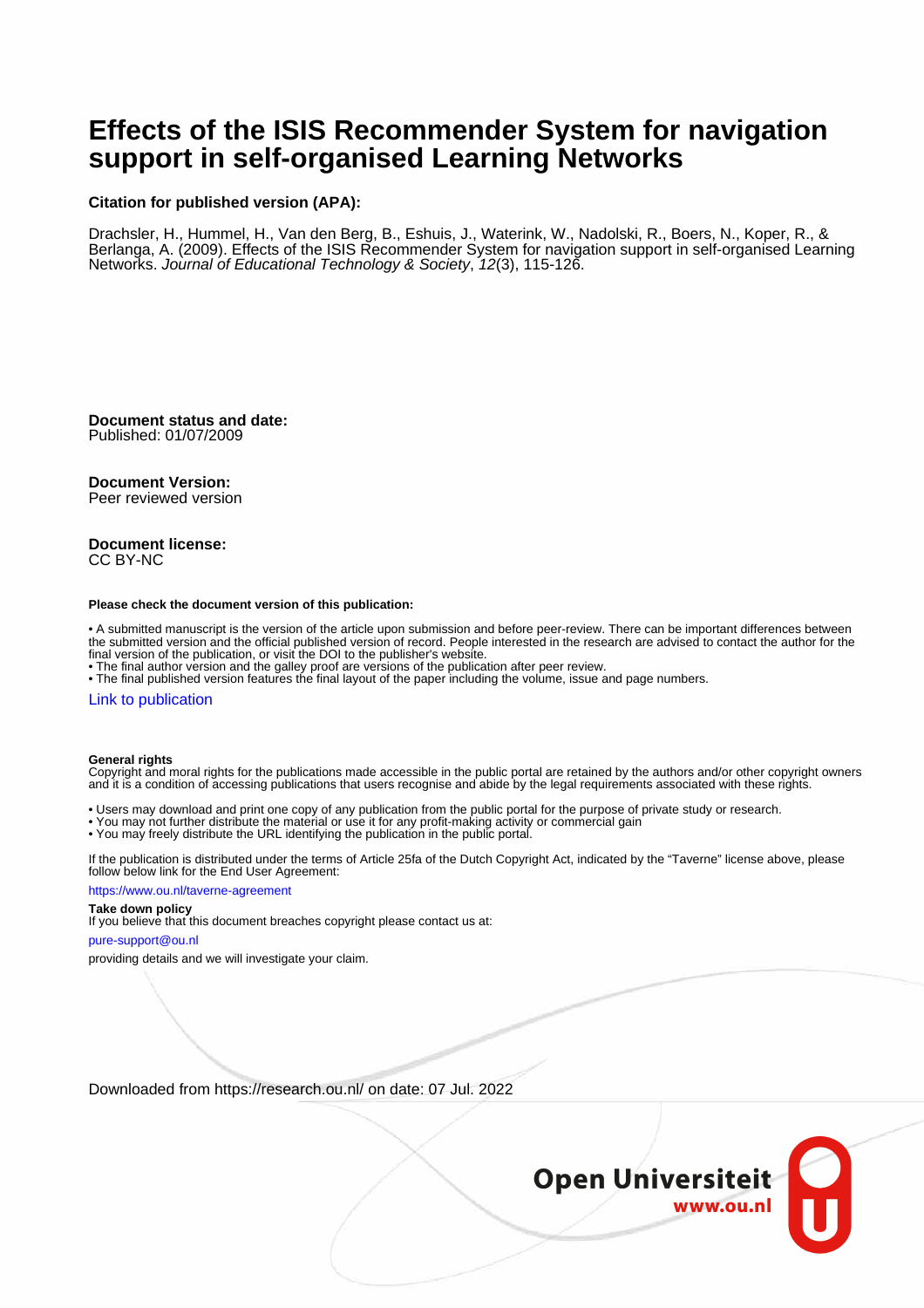Drachsler, H., Hummel, H. G. K., Van den Berg, B., Eshuis, J., Waterink, W., Nadolski, R. J., Berlanga, A. J., Boers, N., & Koper, R. (2009). Effects of the ISIS Recommender System for navigation support in self-organised Learning Net-works. Journal of Educational Technology and Society, 12(3), 122-135.

# **Effects of the ISIS Recommender System for navigation support in self-organised Learning Networks**

### **Hendrik Drachsler**

Centre for Learning Sciences and Technologies (CELSTEC), Open University of the Netherlands, The Netherlands // Tel: + 0031-(0)45-576-2218 // hendrik.drachsler@ou.nl

# **Hans Hummel**

Centre for Learning Sciences and Technologies (CELSTEC), Open University of the Netherlands, The Netherlands // Tel: + 0031-(0)45-576-2218 // hans.hummel@ou.nl

## **Bert van den Berg**

Centre for Learning Sciences and Technologies (CELSTEC), Open University of the Netherlands, The Netherlands // Tel: + 0031-(0)45-576-2218 // bert.vandenberg@ou.nl

#### **Jannes Eshuis**

Centre for Learning Sciences and Technologies (CELSTEC), Open University of the Netherlands, The Netherlands // Tel: + 0031-(0)45-576-2218 // jannes.eshuis@ou.nl

#### **Wim Waterink**

Centre for Learning Sciences and Technologies (CELSTEC), Open University of the Netherlands, The Netherlands // Tel: + 0031-(0)45-576-2218 // wim.waterink@ou.nl

#### **Rob Nadolski**

Centre for Learning Sciences and Technologies (CELSTEC), Open University of the Netherlands, The Netherlands // Tel: + 0031-(0)45-576-2218 // rob.nadaloski@ou.nl

#### **Adriana Berlanga**

Centre for Learning Sciences and Technologies (CELSTEC), Open University of the Netherlands, The Netherlands // Tel: + 0031-(0)45-576-2218 // adriana.berlanga@ou.nl

## **Nanda Boers**

Centre for Learning Sciences and Technologies (CELSTEC), Open University of the Netherlands, The Netherlands // Tel: + 0031-(0)45-576-2218 // nanda.boers@ou.nl

#### **Rob Koper**

Centre for Learning Sciences and Technologies (CELSTEC), Open University of the Netherlands, The Netherlands // Tel: + 0031-(0)45-576-2218 // rob.koper@ou.nl

*1* ISSN 1436-4522 (online) and 1176-3647 (print). © International Forum of Educational Technology & Society (IFETS). The authors and the forum jointly retain the copyright of the articles. Permission to make digital or hard copies of part or all of this work for personal or classroom use is granted without fee provided that copies are not made or distributed for profit or commercial advantage and that copies bear the full citation on the first page. Copyrights for components of this work owned by<br>others than IFETS must be honoured. Abstracting with specific permission and/or a fee. Request permissions from the editors at kinshuk@ieee.org.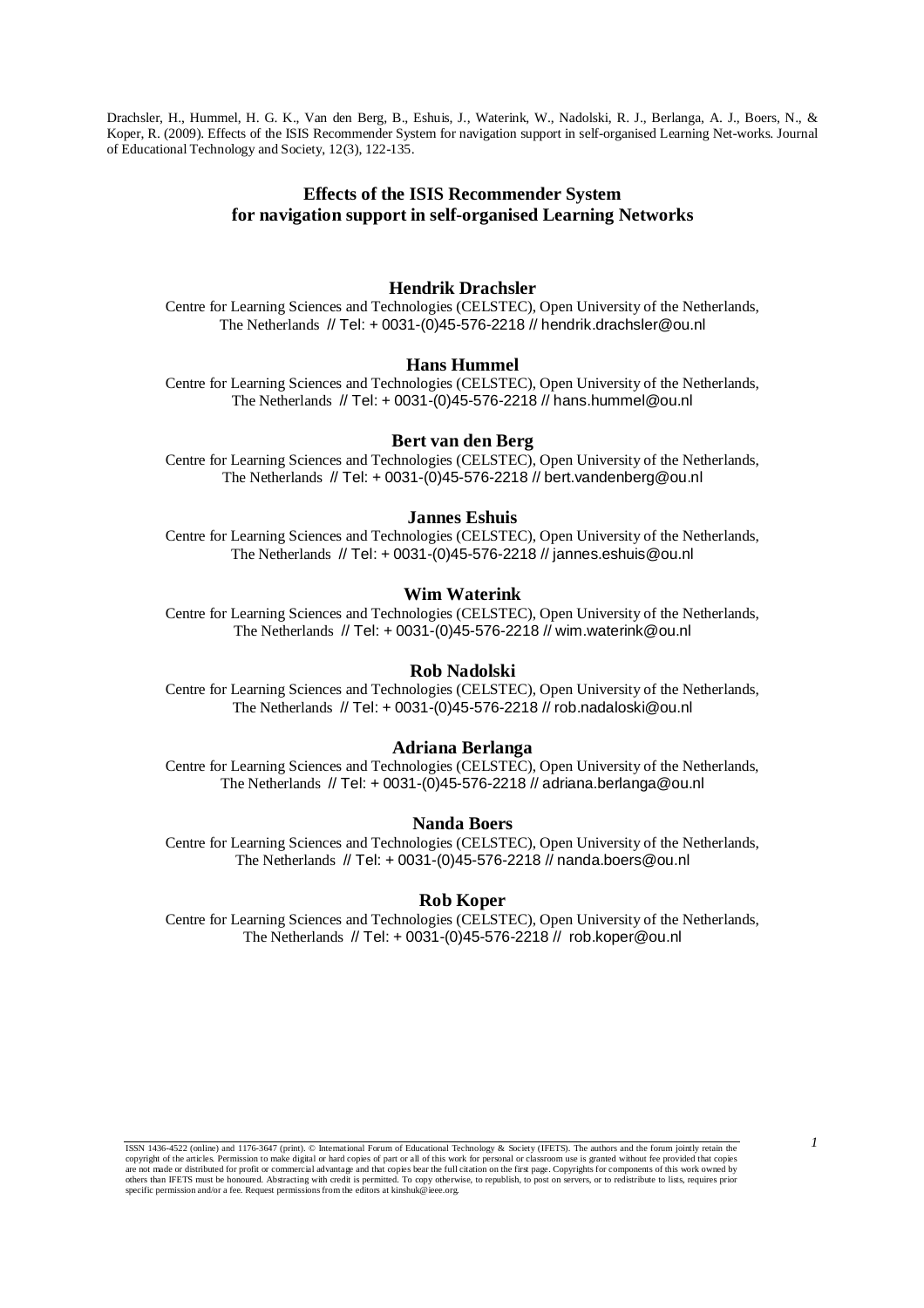#### **ABSTRACT**

The need to support users of the Internet with the selection of information is becoming more important. Learners in complex, self-organising Learning Networks have similar problems and need guidance to find and select most suitable learning activities, in order to attain their lifelong learning goals in the most efficient way. Several research questions regarding efficiency and effectiveness deal with adequate navigation support through recommender systems. To answer some of these questions an experiment was set up within an Introduction Psychology course of the Open University of the Netherlands. Around 250 students participated in this study and were monitored over an experimental period of four months. All were provided the same course materials, but only half of them were supported with a personalised recommender system. This study examined the effects of the navigation support on the completion of learning activities (effectiveness), needed time to comply them (efficiency), actual use of and satisfaction with the system, and the variety of learning paths. The recommender system positively influenced all measures, by having significant effects on efficiency, satisfaction and variety.

#### **KEYWORDS**

Informal learning, learning networks, recommender systems, collaborative filtering, learner profiling

#### **Introduction**

Learning Networks (LN) strongly differ from traditional virtual learning environments because they are driven by the contribution of their members (Koper & Tattersall, 2004). Traditional approaches are designed top-down, because their structure, learning resources, and learning plans are predefined by an educational institution or domain professionals (e.g., teachers). In LNs, also the learners are able to publish their own learning activities (learning resources), or share, rate, and adjust learning activities (LA) from other learners. Thus, LNs explicitly address informal learning but are also capable to integrate formal learning offers. As a consequence of this more informal character, LNs have several functionalities in common with Web 2.0 technologies nowadays. One effect of Web 2.0 technologies is the dramatically increasing amount of available information, which also applies to LNs. It is a common problem for users of the Internet to select or discover information they are interested in. The need to support users with the selection of information or giving reference to relevant information in order to improve their self-organisation is becoming more important.

This is where navigation plays a major role. Navigation has been defined as "the process of determining a path to be travelled by any object through any environment" (Darken & Sibert, 1993) to attain a certain goal. Therefore, the object requires a position, feedback about the environment, and an idea about its goal. The learners in dynamic and informal LNs are in need of supportive information in order to self-determine their position, to self-regulate their learning path, and to adjust their competence development to their learning goal. Considering this definition, navigation support in informal LNs has major influences for the self-organisation of the learners. Information about other learners' behavior is beneficial for the individual learner in the self-determination and self-regulation of the learning process.

We have carried out an experimental study with personalised navigation support within the ISIS project, and this article presents the setup and results from that study. Members in complex, self-organising, informal LNs need guidance in finding and composing their most suitable LA (route guidance), in order to attain their learning goals in the most efficient way (Prins, Nadolski, Drachsler, Berlanga, Hummel, & Koper, in press). The innovation of the research is the implementation of existing recommender system technologies into self-organised, informal LNs to support lifelong learners. Therefore, our focus is more on the evaluation of the learning outcomes through personal navigation support systems like recommender systems and less on measures like algorithm performance of the machine-learning field (Sarwar, Karypis, Konstan, & Riedl, 2000; Huang, Zeng, & Chen, 2007) which heavily influence the recommender system research.

The main purpose of recommender systems on the Internet is to filter information a user might be interested in. For instance, the company Amazon.com (Linden, Smith, & York, 2003) is using a recommender system to direct the attention of their users to other products in their collection. Existing 'navigation services' help to design and develop specific solutions for lifelong learners. Personal recommenders systems (Adomavicius, Sankaranarayanan, Sen, & Tuzhilin, 2005) are becoming increasingly popular for suggesting tailored information to individual users. In this article we discuss the effects of the ISIS experiment with a personal recommender systems (PRS) for LNs. Section two will describe our approach to navigation support in technology-enhanced learning, and presents our hypotheses for the experimental study. In the method section (third section) we describe the experimental design and the used recommendation strategy. In the results section (fourth section) we will describe measured observations and effects in response to the hypotheses. Finally, the fifth section discusses the effects and limitations of the study, and gives an outlook on future research.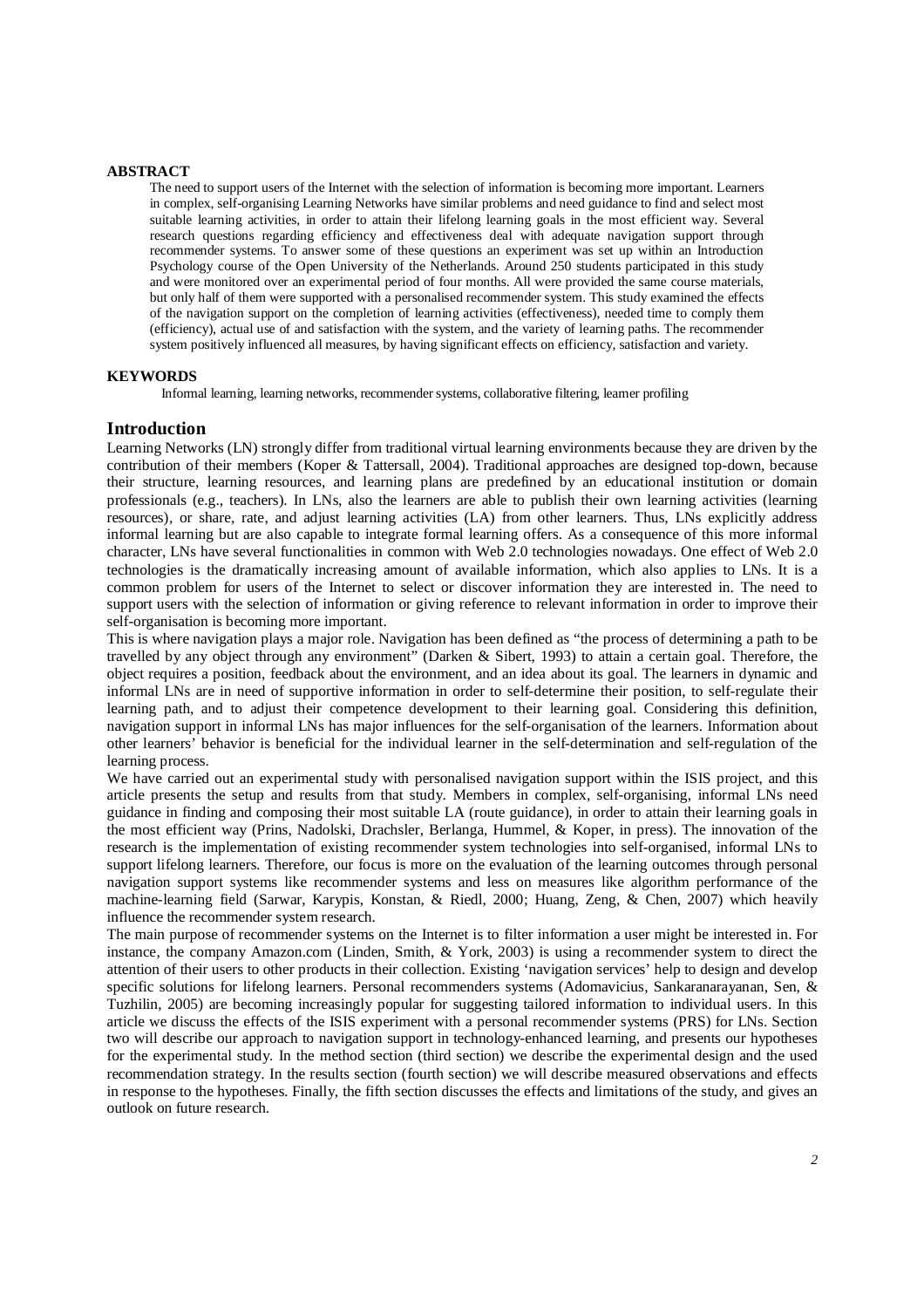# **Our approach to navigational support in technology-enhanced learning**

In technology-enhanced learning navigational support is needed when learners fall short of answers to questions like: How do I find learning activities that best match my situational circumstances, prior knowledge, or preferences? PRS are promising tools for a better alignment of learner needs and available LAs. The motivation for PRS in selforganised LNs is enabling more personalised learning paths, while at the same time taking into account pedagogical issues and available resources. One way to implement pedagogical decisions into a PRS is to use a variety of recommendation techniques in a recommendation strategy (Setten, 2005).

Recommendation strategies are a combination of different recommendation techniques to improve the overall accuracy of any recommender system, and to overcome disadvantages of one singular recommendation technique. Such recommendation strategies are implemented into hybrid recommendation systems, because they combine different recommendation techniques in one recommender system (Hummel, Van den Berg, Berlanga, Drachsler, Janssen, Nadolski, & Koper, 2007). Recommendation strategies can be used in technology-enhanced learning to apply specific recommendation techniques in particular learning situations. The decision to change from one recommendation technique to another can be done according to pedagogical reasons, derived from specific demands of lifelong learning (Drachsler, Hummel & Koper, 2008).

The PRS that we used in ISIS combined a top-down, ontology-based recommendation technique (Middleton, Shadbolt, & De Roure, 2004) with a bottom-up, stereotype filtering technique (Sollenborn & Funk, 2002). Both techniques were combined in a recommendation strategy that decided which of the techniques were most suitable for the current situation a learner was in. If stereotype filtering was used to create a recommendation the next best LA was based on the most popular LA of a specific learner group using Collaborative Filtering. In case the ontology was used to create the recommendation, learner preferences (taken from their user profiles) were matched to the domain ontology to recommend the most suitable next best LA.

The following 4 hypotheses were tested in the ISIS experiment, where the control group was provided with the Moodle learning environment and a text book; whereas the experimental group was additionally provided with a PRS that recommended best next LA based on successful choices of other learners with similar profiles.

- 1. The experimental group will be able to complete more LAs than the control group (Effectiveness).
- 2. The experimental group will complete LAs in less time, because alignment of learner and LA characteristics will increase the efficiency of the learning process (Efficiency).
- 3. The experimental group has a broader variety of learning paths than the control group because the PRS supports more personalised navigation (Variety).
- 4. The experimental group will be satisfied with the navigational support of the PRS (Satisfaction).

In the next section (method section) we will describe the experimental design and the used recommendation strategy in more detail. In section four results and statistical effects will be presented.

## **Method**

To test our hypotheses in an authentic learning situation, we carried out an experimental study within the regular "Introduction Psychology" course as offered by the Psychology faculty of the Open University of the Netherlands (OUNL). This new course was offered as alternative next to the existing, old version of the course. The LAs and the PRS were implemented in the Moodle LMS (Dougiamas, 2007).

## **Participants**

No prior knowledge was required from the participants to attend the Introduction Psychology course. A total of 244 participants subscribed to this pilot. Both the experimental and control group contained an equal amount of learners (122 learners per group) because the learners were randomly allocated. 24 participants (19.7%) in the experimental group and 30 participants (24.5%) in the control group never logged into the Moodle environment. This group of non-starters was not included in our analyses. This leaves a group of 190 learners who did enter the Moodle environment; 98 in the experimental and 92 in the control group.

From the 98 participants in the experimental group 60% of them were women, within an average age of 38,5 years, and 70% of the participants had a higher professional education or university level. In the control group 65% of them were woman, within an average age of 34,7 years, and 62% of the participants had a higher educational level.

The group of actual starters had to be further differentiated into active and passive learners, because not all of the learners actually used or made progress in the Moodle environment. From the 98 participants in the experimental group 72 learners completed LAs; from the control group 60 learners completed LAs. Thus, in total a group of 132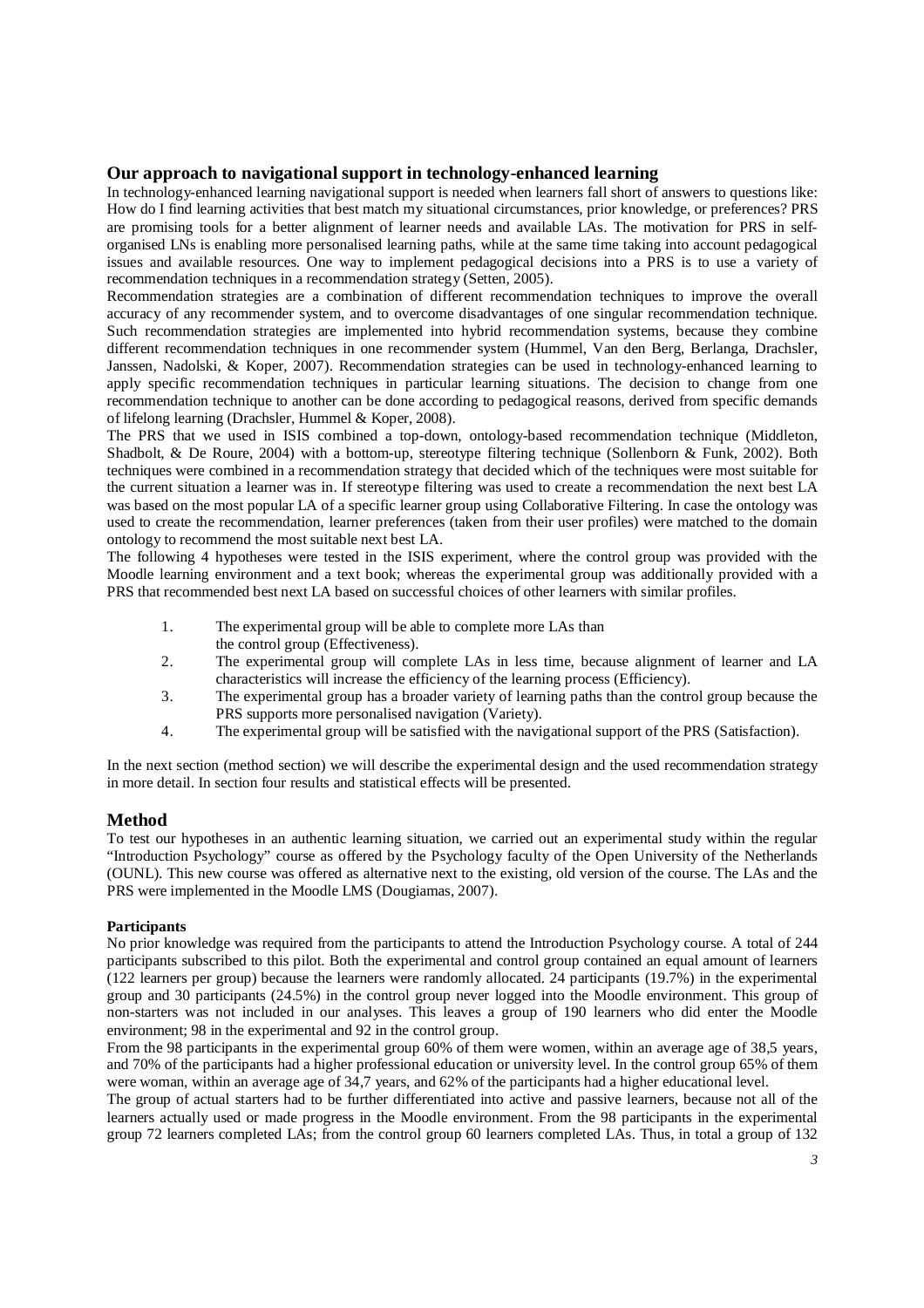were active learners during the experiment. We used this total amount of active learners to analyse hypotheses 1 (Effectiveness), hypotheses 2 (Efficiency), and hypotheses 3 (Variety). The group of participants was further characterised by an average age of 36.5 years, 62.5% being female students, and 66% having a higher education level.

### **Materials**

#### *The Learning Network*

Moodle was adjusted to the experimental setup. Figure 1 shows the overview screen of LAs for a learner in the experimental group. The overview is divided into three columns. The right column shows the LAs the learner still has to study. The middle column presents the courses the learner is already enrolled for. Finally, in the left column all completed courses are listed. Below an explanation of the recommendation is given. In this screen, the PRS has recommended 'Thinking' as next best course. Next to the recommendation there are additional options to get further information about the recommendation and to adjust the preferences set in the learner profile.

| Overview of learning activities                                                                                                                   |                                                                                                                                         |                |                                                                                                                                                                                                                                                                                             |  |  |  |  |
|---------------------------------------------------------------------------------------------------------------------------------------------------|-----------------------------------------------------------------------------------------------------------------------------------------|----------------|---------------------------------------------------------------------------------------------------------------------------------------------------------------------------------------------------------------------------------------------------------------------------------------------|--|--|--|--|
| You already completed:<br>You have not completed any<br>learning activity.<br>en Universiteit Nede                                                | Activities you are enrolled<br>into:<br>Perception<br>Personality<br>Awareness<br>Changes during the life time<br>Therapies<br>Language |                | You still need to complete:<br>Behavior and health<br><b>Thinking</b><br>Social Psychology<br>Conditioning and learning<br>Abnormal psychology<br>Recall and neglect<br>Intelligence<br>The biology of behavior<br>Motivation and emotions<br>Attention and awareness<br>Applied Psychology |  |  |  |  |
| Based on your study interest in "cognition" (mentioned in your personal profile), we<br>suggest to further study the following learning activity: |                                                                                                                                         |                |                                                                                                                                                                                                                                                                                             |  |  |  |  |
| Title of the suggested learning activity                                                                                                          |                                                                                                                                         | <b>Options</b> |                                                                                                                                                                                                                                                                                             |  |  |  |  |
| Thinking                                                                                                                                          |                                                                                                                                         |                | description of the recommendation   adjust profile                                                                                                                                                                                                                                          |  |  |  |  |

*Figure 1:* Overview page of the experimental group with a recommendation

The LN contained 17 LAs with an average study load of 12 hours. Formal completion of each LA was assessed by multiple-choice tests consisting of seven equally weighted questions. A score of 60% or more was considered as a successful completion of the LA. With the Moodle environment the learners received an Introduction to Psychology handbook that contained additional information to the 17 LAs. All LAs were separate entities in Moodle, setup according to the same didactical structure. The Moodle environment contained all further learning materials, including support and guidance, task assignments, progress tests, additional pictures and links, summarizations, and other attractive learning tasks.

#### *The Personal Recommender System*

The PRS with a combined recommendation strategy provide more accurate recommendations when compared to single techniques PRSs (Melville, Mooney, & Nagarajan, 2002; Pazzani, 1999; Soboro & Nicholas, 2000). The implemented PRS combined an ontology-based recommendation technique with a stereotype filtering technique. The ontology used personal information of the learner (e.g., interest) and compared that with the domain knowledge to recommend the most suitable LA. Stereotype filtering used profile attributes of the learners (e.g., interest, motivation, study time) to create learner groups and recommend LAs preferred by similar learners.

The PRS advices the next best LA to follow based on the interest of learners (ontology-based recommendation), and on the behaviour of the peers (stereotype filtering). If only information about the interest of a learner was available, then ontology-based recommendation technique was used, else the stereotype filtering technique was applied. The underlying recommendation strategy is presented in Figure 2.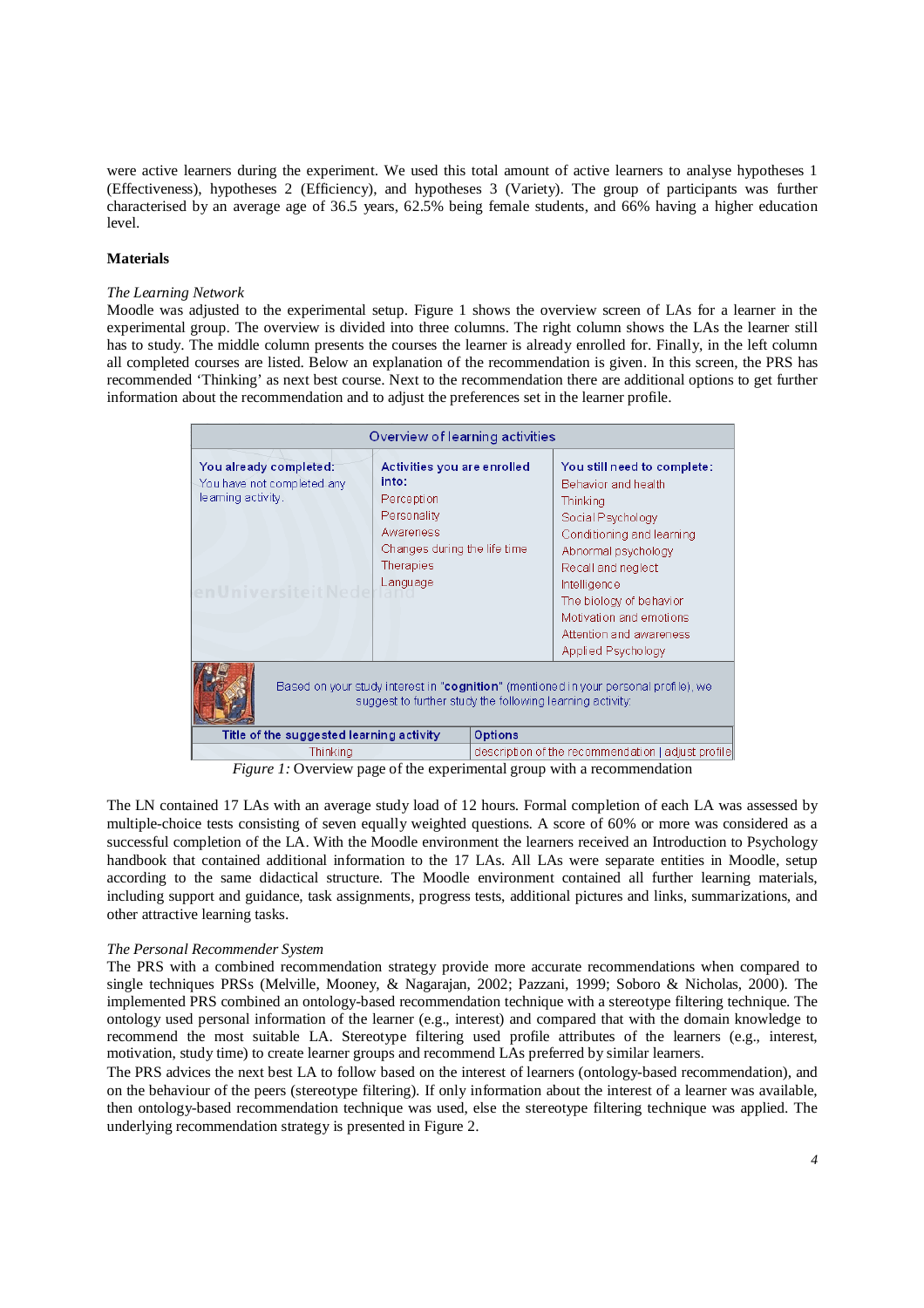

*Figure 2:* Recommendation strategy for the implemented PRS

The use of the stereotype filtering was prioritized and the ontology approach was used mainly to cover the 'cold-start problem' (Herlocker, Konstan, & Riedl, 2000) of the stereotype filtering technique. The stereotype filtering technique was personalised through attributes of the personal profile of the learners. If it was not possible to give any advice it disabled one of the personal attributes and tried to make a recommendation based on larger peer group with less common attributes (Figure 2).

Only in the case that the stereotype filtering was not able to provide any recommendation, the PRS created ontologybased recommendations. The ontology visualized in Figure 3 consists of two top domains (e.g., 'Environmental Psychology') that contain several sub domains (e.g., 'learning'), each containing two or three courses (or LA) (e.g., 'recall and neglect'). The learners had to select a special interest (one of the sub domains of the ontology) in their profile. If the learners had chosen a sub domain (e.g., 'clinical'), they received recommendations on courses located in that particular sub domain. If none of these courses had been completed by others so far, the PRS randomly recommended one of them. If one course had already been completed by the learner the other course(s) was/were recommended. If all courses of the sub domain (e.g., 'clinical') were completed the ontology recommended a course that was part of the top domain 'Environmental Psychology'.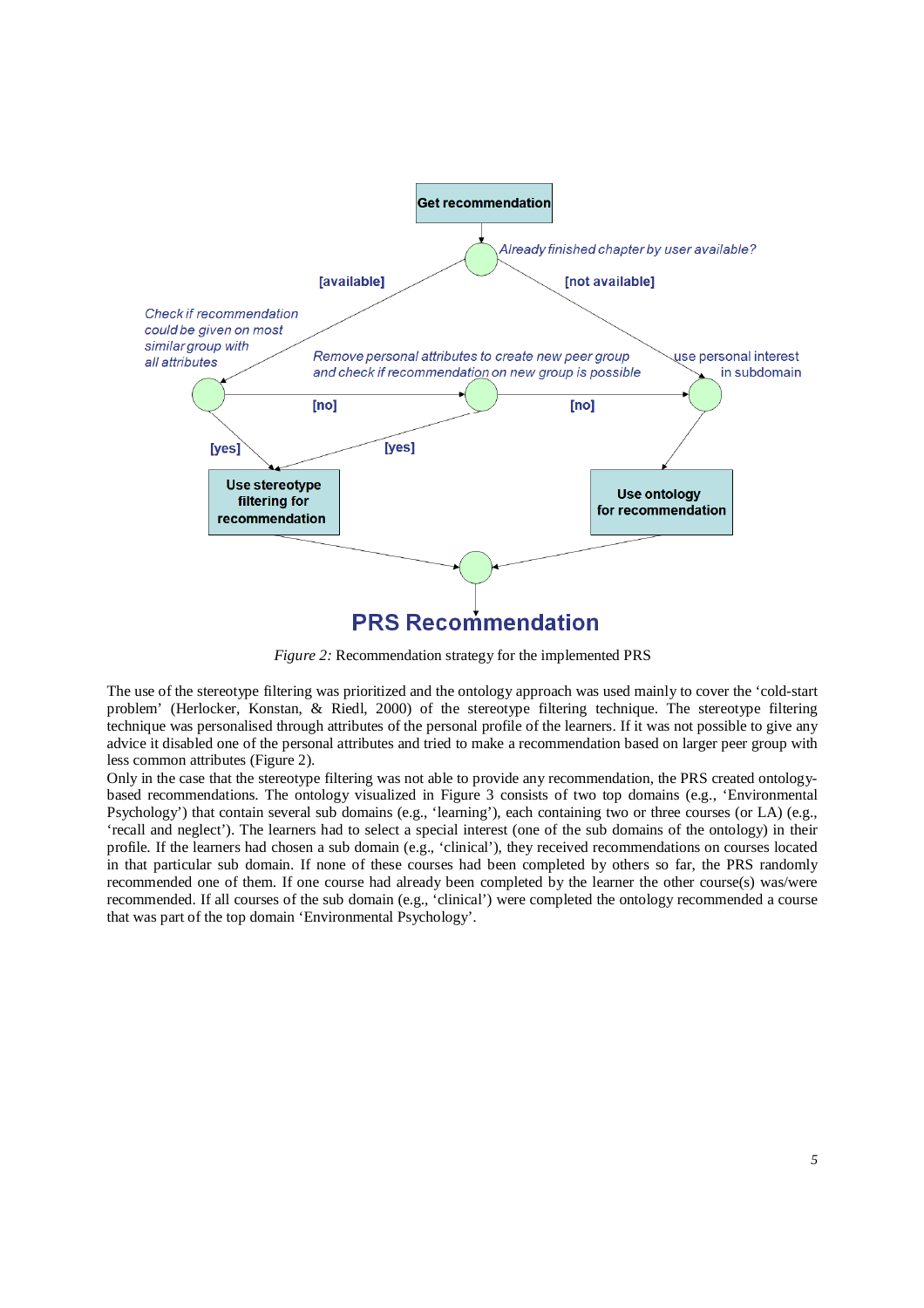

*Figure 3:* Structure for ontology based recommendations

## **Procedure**

The participants could voluntarily register for the new version of the course, and were informed that they were taking part in an experiment with a new learning environment. They were not informed that only half of the students would receive additional navigation support. The participants were randomly assigned either to the experimental group or the control group. Both groups received the same treatment (course materials); all were able to ask questions to a tutor in a forum. In order to draw conclusions to self-organised informal LNs both groups got a maximum of freedom for their studies. Both groups were informed that they did not have to follow the LAs in a certain order or pace. In principle they were able to study the course over years.

As a consequence not all students started their study in October; some of them started later, (dynamic starting point). Furthermore, they were allowed to complete LAs at their own pace. Students could register for a final exam whenever they wanted, even without completing any of the multiple choice online progress tests available. The experiment ran for four months, from early October 2006 until late January 2007. During this period no further information about the experiment was given to the participants. In the experimental period of four months, measures were taken every two weeks.

## **Analysis of Effectiveness and Efficiency**

In order to deal with a selection problem in our experiment we defined a goal attainment of 5 completed LAs out of 17 in total. Our aim was to support as much learners as possible to complete these 5 LAs as fast as possible. To measure the effectiveness and efficiency of the PRS learners were taken into account that applied to the following rule; completed more than 5 LAs, or successfully completed the final exam, or were still studying at the measure point. This rule leaves a number of 101 students at the end of the experiment (n=52 in the experimental group and n=49 in the control group). Regarding the individual dynamic starting points of the students the recorded measure in Table 1 contained 0 values in case students started later (see Table 1). In order to ran a MANOVA analysis all individual starting points of the students were moved in one 'starting' column through deleting the 0 values.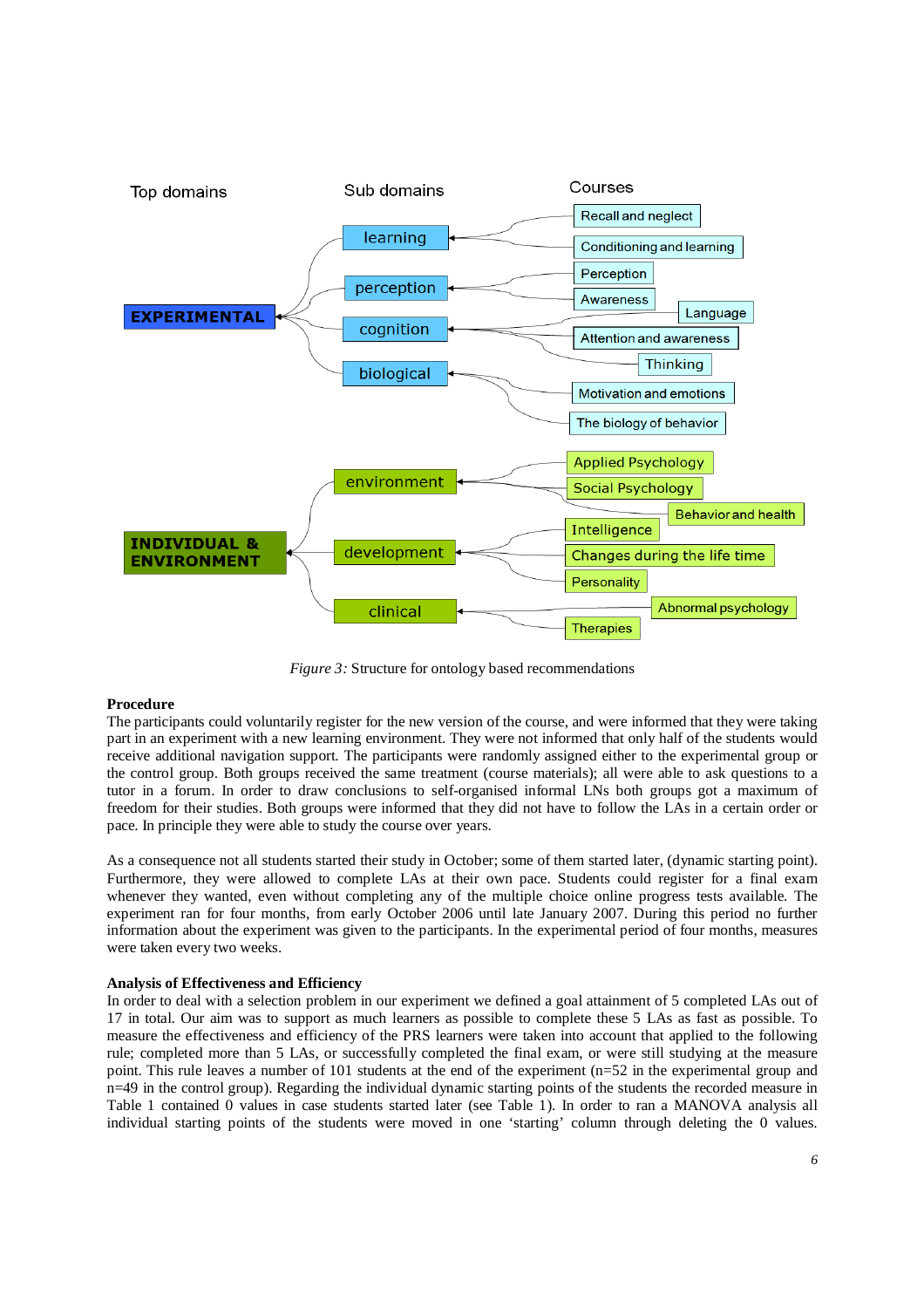Therefore, Table 1 was transformed into a study progress table (see Table 2). Table 2 differentiate from Table 1 through moving the individual starting points into one 'starting' column (first column), and the duplication of the study results towards the end of the Table 2 if the students applied to the above mentioned rule.

#### Table 1

|                         | Example table of biweekly recorded measures. |       |            |                  |     |       |     |  |
|-------------------------|----------------------------------------------|-------|------------|------------------|-----|-------|-----|--|
| Learner                 | Biweekly                                     |       |            | measure          |     |       |     |  |
|                         | Oct                                          | Oct 2 | <b>Nov</b> | Nov <sub>2</sub> | Dec | Dec 2 | Jan |  |
| 1                       |                                              | ∍     | 4          |                  |     |       | 8   |  |
| $\overline{2}$          | O                                            | 0     | 0          |                  |     |       | 9   |  |
| 3                       | O                                            | 0     | 0          | 0                | 0   |       |     |  |
| $\overline{\mathbf{4}}$ |                                              |       |            |                  |     |       |     |  |

*Table 1*: This table represents the 'raw' recorded measures of the biweekly measure points. The 0 values are related to the individual starting point of the participants.

| aг<br>۹<br>, |  |
|--------------|--|
|              |  |

|  |  | Example table of prepared biweekly measures for MANOVA analysis. |  |  |
|--|--|------------------------------------------------------------------|--|--|
|  |  |                                                                  |  |  |

| Learner                 | Study | progress | per | learner | per | measure | point          |
|-------------------------|-------|----------|-----|---------|-----|---------|----------------|
|                         |       | ◠        |     |         |     |         | 7              |
| $\mathbf{2}$            |       |          | 4   |         |     | Q       | 8<br>9         |
| $\mathbf{3}$            |       |          |     |         |     |         |                |
| $\overline{\mathbf{4}}$ |       | ◠        |     |         |     |         | $\overline{4}$ |

*Table 2:* This table shows the actual study progress of all active learners. Therefore, all 0 values from Table 1 are deleted and the individual starting points were moved into one 'starting' column (first column).

To test hypothesis 1 and 2, we analyzed the measures taken using SPSS 12. To avoid inflated Type I error due to multiple tests, a priori tests of specific contrast scores were used. The effectiveness and efficiency was analyzed by means of linear and quadratic trend analysis. Averaged completion scores and averaged completion time during the two experimental periods were transformed into linear and quadratic trend contrast scores by means of computation of orthogonal polynomials. We applied multivariate analysis of variance (MANOVA) for repeated measures on these a priori chosen contrast scores with Group as between subjects factor and Time (or Progress) as within subjects factor. A significant interaction of contrast scores with Group was followed by testing of simple contrast effects. Due to the a priori character of these tests, they were performed with the conventional Type I error of .05 (Tabachnick & Fidell, 2001).

## **Analysis of variety of learning paths**

To test hypotheses 3, the variety of learning paths, we analyzed the behaviour of the learners with a Graph Theory approach (Gross & Yellen, 2006). Therefore, we modelled the LN in Netlogo 4 (Tisue & Wilensky, 2004), and observed the completion of LAs by the learners. If a learner completed for instance first LA 1 and second LA 7 it was counted as traffic between LA 1 and LA 7. A line was drawn between both LAs in the graph when the traffic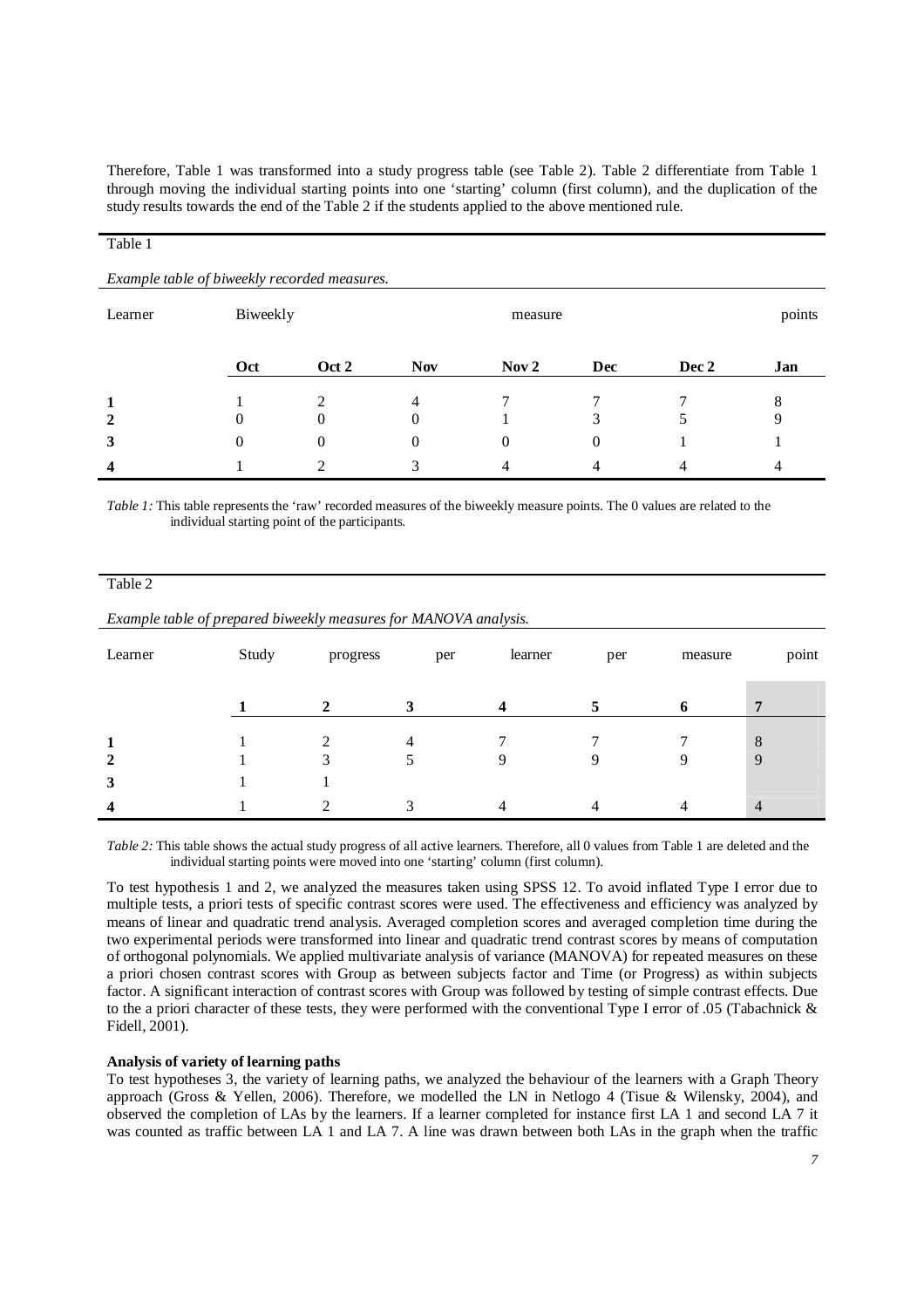became larger than 3. If the learning path was used even more frequently, the traffic line got thicker and changed its colour. Consequently, the thickest path was used most often and the thinnest path was used only three times.

# **Analysis of satisfaction with the PRS**

To test hypothesis 4, the general satisfaction of the PRS, we conducted an online recall questionnaire. This questionnaire was sent to all 190 participants in both groups at the end of the experiment. We received answers from 52 people in total, thus we had a response rate of 27%. From the control group 24 out of 92 learners responded and from the experimental group 28 out of 98 learners. The response rate of the control group was 22% and the response rate of the experimental group was 27%.

## **Results**

### **Effectiveness**

The amount of progress made by learners in both groups as indicated by the number of LAs completed after four months (half-way) of the experiment is represented in Figure 4. The overall completed LAs (the overall progress of both groups) over time was denoted by a significant positive linear trend  $(F(1,99) = 203.22 \text{ p} < .001)$  and a significant positive quadratic trend (F(1,99) = 40,31, p < .001). There was no significant effect of Group for effectiveness on the linear and quadratic trend.



*Figure 4:* Progress of learners on completion of courses during the experimental period

#### **Efficiency**

The time learners spend after four months is represented in Figure 5. The overall effect of time was denoted by a significant positive linear trend (F(1,99) = 101.32,  $p < .001$ ) and a significant positive quadratic trend (F(1,99) = 4.3, p < .05). The experimental group, needed constantly less time to complete equal amounts of LAs. This result was also confirmed by SPSS with a significant effect of Group on the quadratic trend (F(1,99) = 5.14, p = .026). No significant effect of Group was found on the linear trend. Simple effects analysis showed that for the control group the curve got a declining trend at the end, whereas the experimental group behaved increasingly linear.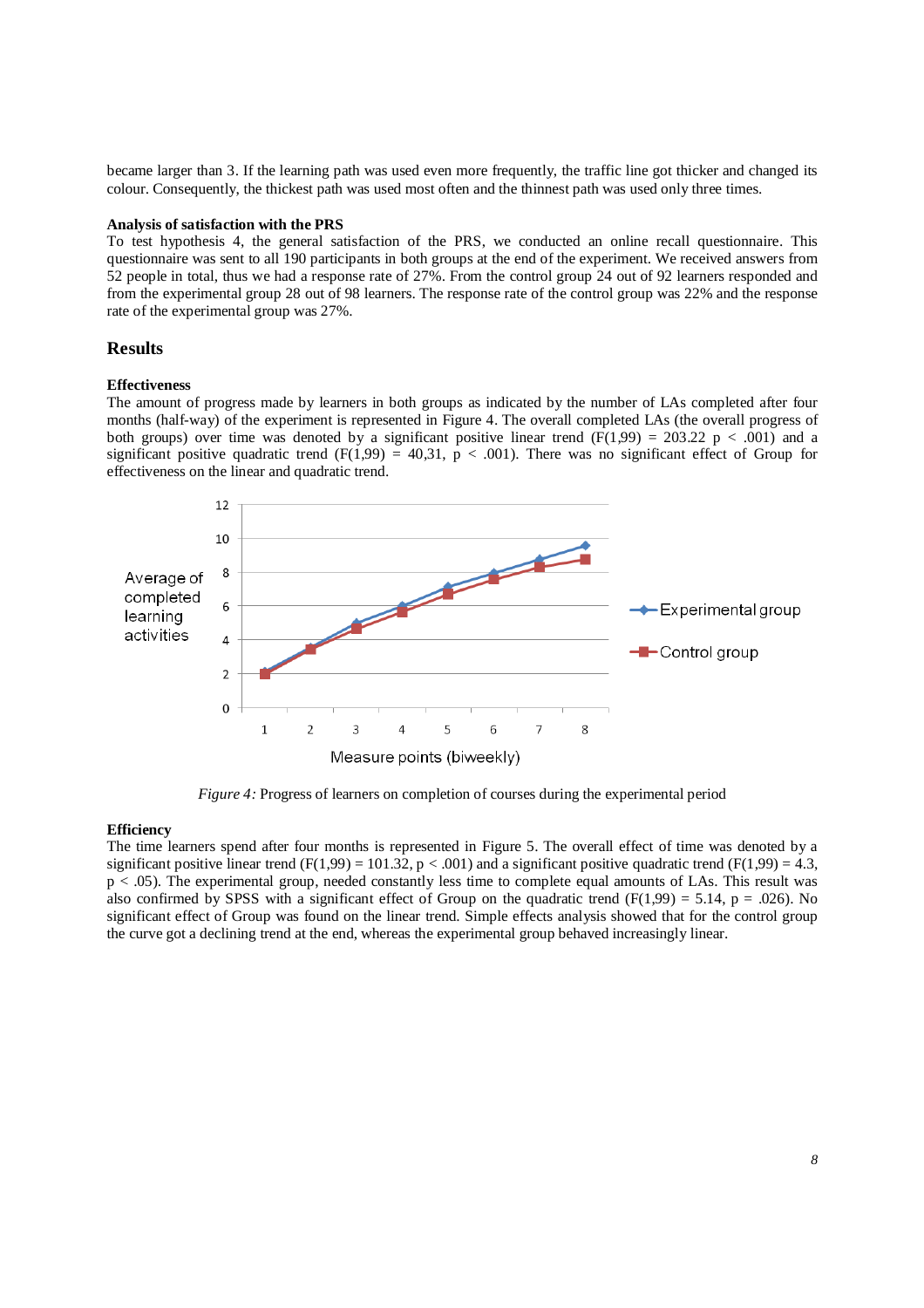

Figure 6 shows how often the recommendations techniques were used during the experiment in the distributed and cumulated values. During the first month the cold-start problem of the PRS occurred, because there was no data available for stereotype filtering. Nearly all recommendations in this period were covered by ontology-based recommendations. But starting from the second month, stereotype filtering has been used more often and became equally used, when we consider distributed numbers at the end of the experiment.



# **Measure points (biweekly)**

*Figure 6:* Usage of recommendation techniques during the experiment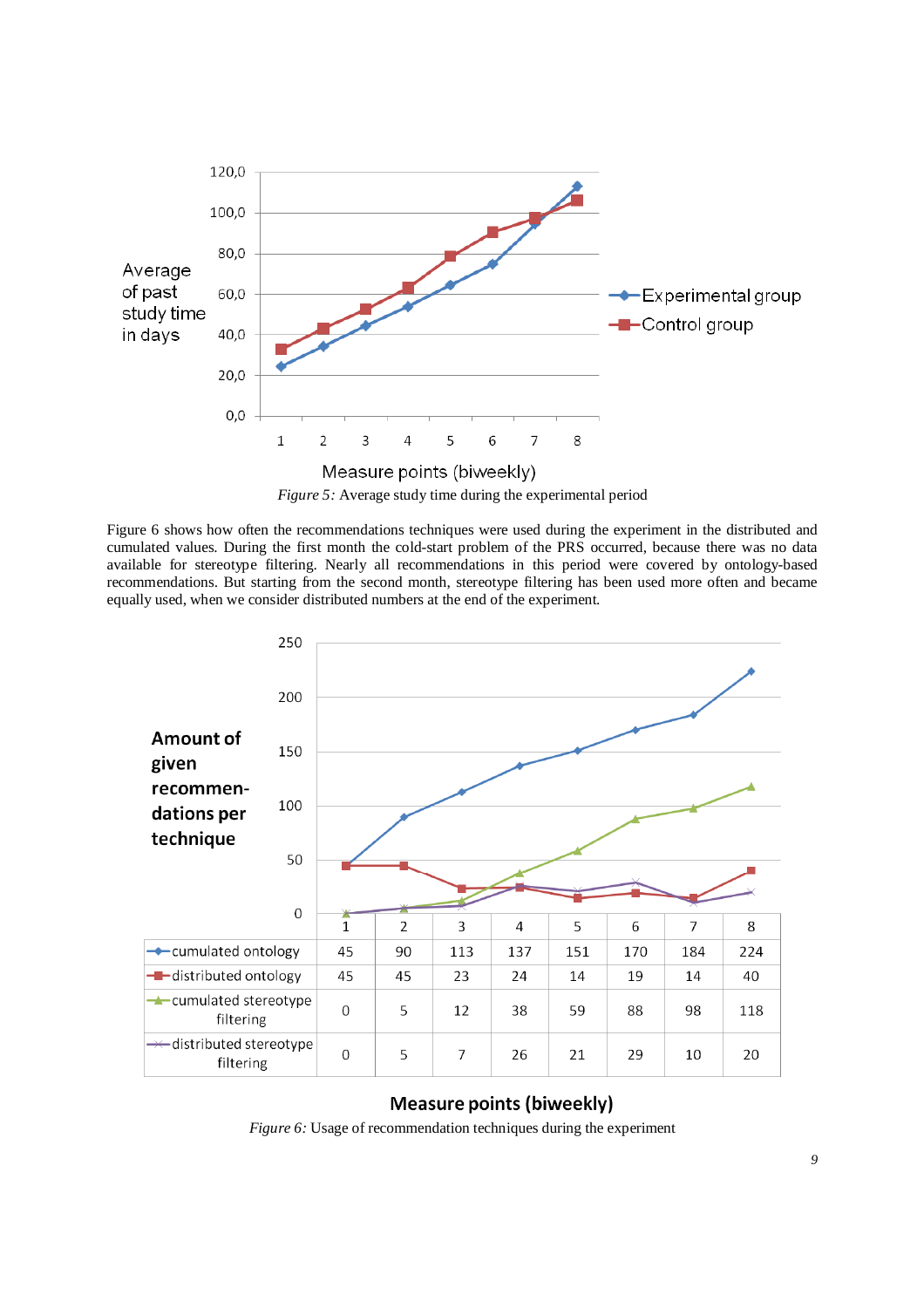#### **Variety of learning path**

To compare the emerged learning paths of both groups we placed all LAs in Netlogo 4 in a circle. LA 1 is the starting chapter of the additional given book labelled as the 'biology of psychology'. The numbers attached to the nodes in the graph mark the chapter number from the additional given psychology book. Figure 7 presents the emerged learning paths of the control group, and Figure 8 presents the emerged learning paths of the experimental group. Both Figures were drawn with the recorded user behaviour at the end of the experiment.



*Figure 7:* Emerged learning path of the control group at the end of the experiment



*Figure 8:* Emerged learning path of the experimental group at the end of the experiment

For the control group we see (Figure 7) that most of the participants followed the order of the textbook that was given to the Moodle environment. For the experimental group (Figure 8) many more thin and medium size lines reflect the influence of the PRS. The participants in the experimental group have taken more personalised learning paths than the control group. They hardly followed the chapter order of the textbook.

## **Satisfaction of the PRS**

In this section we present the most relevant answers from the online recall questionnaire of the experimental group regarding the satisfaction of the PRS. We also asked for the general usage of the PRS as an indicator for satisfaction. The results of the questions about the general use can be found in Table 3. The more detailed questions about the satisfaction are shown in Table 4.

In Table 3, Question 1 it is shown that 64% (n=18) of the participants used the PRS during the whole period, 4%  $(n=1)$  did not use it the whole time because the explanation of the recommendation was not clear enough for them, and 32% (n=9) answered that they did not use the PRS the whole period because they also wanted to follow the book. For question 2 46% (n=13) answered that the PRS helped them to organise the study in a more personalised way, whereas 54% (n=15) of the learners answered that the PRS did not help them to organise their study in a more personalised way.

Finally, the learners were asked about their 'obedience' to the system, i.e., how often they follow up on the advice that was given to them (Table 3, question 3). 32% (n=9) answered they had followed the advice very often, and 29%  $(n=8)$  answered they had followed the advice often. 11%  $(n=3)$  were neutral to this question and around 29%  $(n=8)$ answered that they seldom / or very seldom had followed the advice.

We were also interested if the PRS followed the expectation of the learners (Table 4, Question 1). 14% (n=4) / 21% (n=6) of the learners answered that the recommendations followed their expectations (i.e., what they themselves wanted to do next) very good / good. 61% (n=17) were neutral about the PRS and only 4% (n=1) answered that the PRS was less in line with their expectations.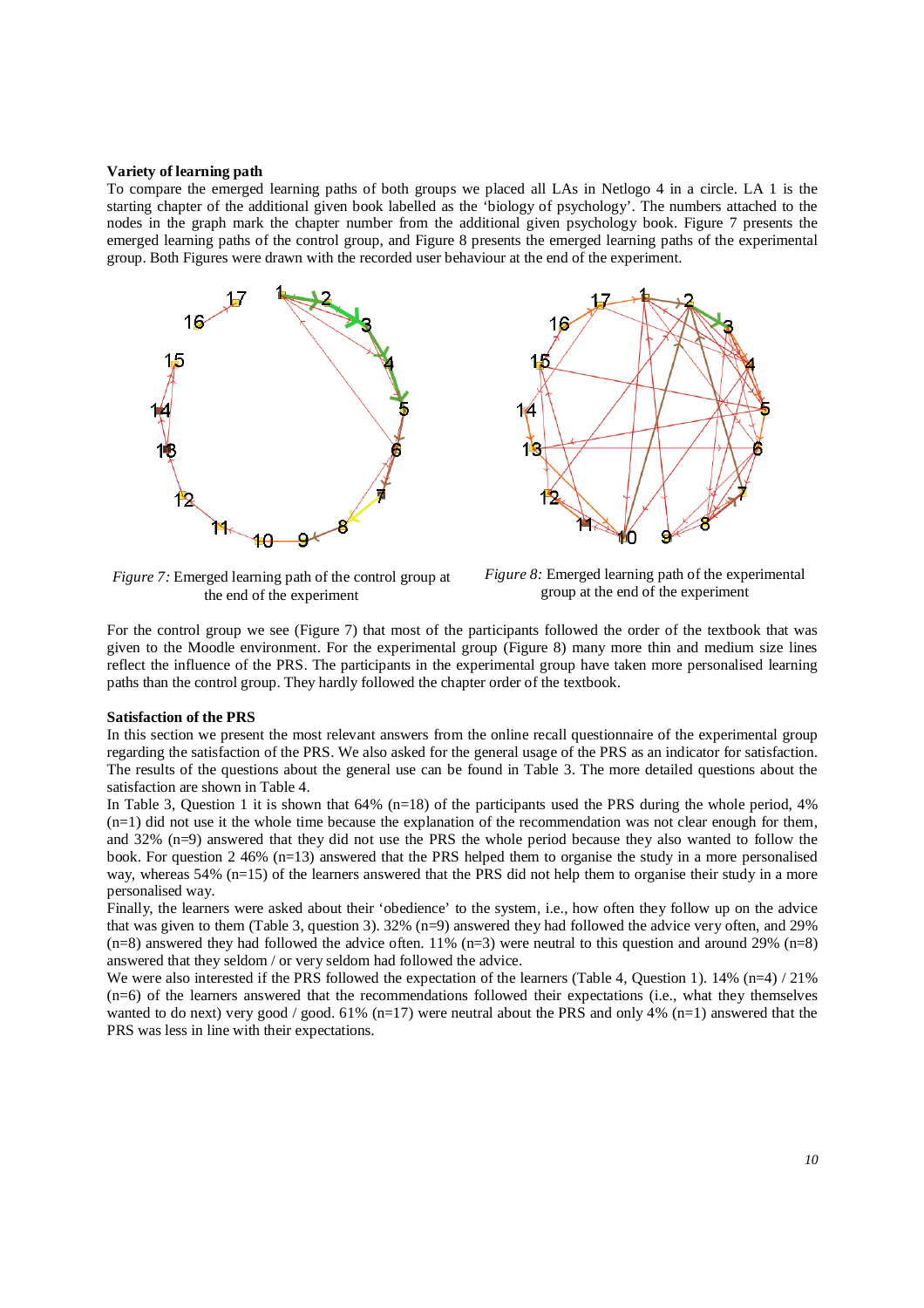| avic J<br>General question about the usage of the PRS from the experimental group $(n = 28)$ .            |                 |                                         |                                                                                     |                |                                                           |  |  |
|-----------------------------------------------------------------------------------------------------------|-----------------|-----------------------------------------|-------------------------------------------------------------------------------------|----------------|-----------------------------------------------------------|--|--|
| Question                                                                                                  | Values          |                                         |                                                                                     |                |                                                           |  |  |
|                                                                                                           | Yes             | No, because of<br>technical<br>problems | No, because the description of<br>the recommendations were not<br>transparent to me |                | because<br>No.<br>also<br>wanted<br>to<br>follow the book |  |  |
| Did<br>the<br>you<br>use<br>recommender<br>system<br>during the whole period of<br>the course?            | $64\%$ (n=18)   | $0\%$<br>$(n=0)$                        | 4%<br>$(n=1)$                                                                       |                | 32%<br>$(n=9)$                                            |  |  |
|                                                                                                           | Yes             | No                                      |                                                                                     |                |                                                           |  |  |
| Do you think the PRS<br>helped you to structure the<br>learning activities in a<br>more personalised way? | 46%<br>$(n=13)$ | $54\%$ (n=15)                           |                                                                                     |                |                                                           |  |  |
|                                                                                                           | Very<br>often   | Often                                   | Neutral                                                                             | Seldom         | Very<br>seldom                                            |  |  |
| How often did you follow<br>the recommendation that<br>was given to you?                                  | 32%<br>$(n=9)$  | 29%<br>$(n=8)$                          | 11%<br>$(n=3)$                                                                      | 11%<br>$(n=3)$ | 17%<br>$(n=5)$                                            |  |  |

# Table 3

| Table 4                                                                                                                               |                |                 |                 |               |               |  |  |  |  |
|---------------------------------------------------------------------------------------------------------------------------------------|----------------|-----------------|-----------------|---------------|---------------|--|--|--|--|
| Detailed responses about the benefit of the PRS from the experimental group ( $n = 28$ ).                                             |                |                 |                 |               |               |  |  |  |  |
| <b>Ouestion</b>                                                                                                                       | Values         |                 |                 |               |               |  |  |  |  |
|                                                                                                                                       | Very<br>good   | Good            | Neutral         | Less          | Very<br>less  |  |  |  |  |
| Did the recommendation of the recommendation system follow your<br>expectations for studying the next learning activity?              | 14%<br>$(n=4)$ | 21%<br>$(n=6)$  | 61%<br>$(n=17)$ | 4%<br>$(n=1)$ | 0%<br>$(n=0)$ |  |  |  |  |
| How satisfied have you been with the recommendation given by the<br>recommendation system during the first two month of your studies? | 7%<br>$(n=2)$  | 18%<br>$(n=5)$  | 71%<br>$(n=20)$ | 4%<br>$(n=1)$ | 0%<br>$(n=0)$ |  |  |  |  |
| How satisfied have you been with the recommendations given by the<br>PRS during the last two month of your studies?                   | 7%<br>$(n=2)$  | 39%<br>$(n=11)$ | 46%<br>$(n=13)$ | 7%<br>$(n=2)$ | 0%<br>$(n=0)$ |  |  |  |  |

To further analyse the impact of our recommendation strategy, we asked the learners if they were more satisfied with the recommendation given in the beginning or at the end of the experiment (Table 4, questions 2 and 3). We wanted to know if the learners noticed any differences in the given recommendation over time, since the ontology recommendation was mainly used in the beginning of the learning progress and the stereotype filtering technique was used mainly at the end of the learning progress. Surprisingly, the learners rated their satisfaction for both periods quite different. 7%  $(n=2)$  and 18%  $(n=5)$  were positive about the recommendations during the first two month (ontology). But 7% (n=2) and 39% (n=11) rated the last two month more satisfying. It seems that they are more satisfied with recommendations based on the stereotype filtering. A minor percentage 4% (n=1) and 7% (n=2) were less satisfied with the recommendations. Nevertheless, nobody was unsatisfied with the recommendations.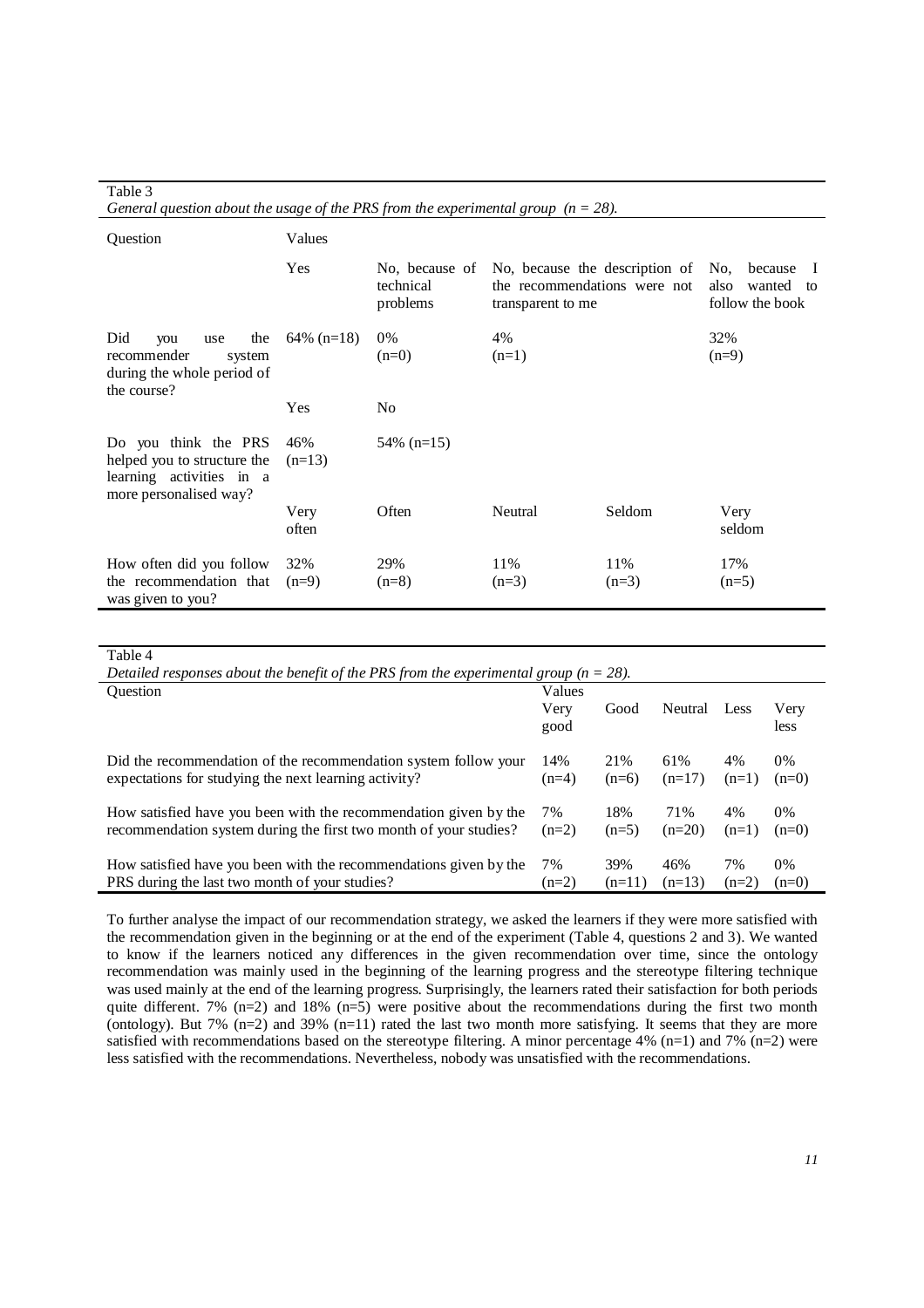## **Conclusions and Discussion**

Based on the results of the experiment we can draw several conclusions for our research on navigational support in self-organised, informal LNs for lifelong learners. According to our 4 hypothesis, we can now conclude the following.

### **Effectiveness**

The experimental group was consistently found to be more effective in completing LAs than the control group during the experimental period. Even with these promising observations, we have not found a significant difference; therefore, hypothesis 1 cannot be confirmed. It might be that this is due to the fact that the experimental period was to short and further observations might be more successful.

#### **Efficiency**

The experimental group consistently needed less time to complete equal amounts of LAs, which effect was found to reach significance after 4 months. Therefore, hypothesis 2 could be confirmed. This result shows that our approach to navigational support and our recommendation strategy enhance the efficiency of learners in self-organised, informal LNs.

#### **Variety of learning paths**

The variety of personalised learning paths increased by the PRS. The experimental group from the beginning onward created more personalised learning paths. Some of these personalised learning paths also caused (by emergence) successful learning paths taken by other learners. Considering this results in combination with the positive effect on efficiency and satisfaction it appears that the personalisation and the support of self-organisation in informal LNs were beneficial for the learners. The experimental group outperformed the control group and used the PRS. Based on this result we also confirm hypothesis 3.

#### **Satisfaction**

The qualitative data about satisfaction from the recall questionnaire underlined the quantitative results about the actual use of the PRS. The learners accepted the PRS for supporting them in their self-organised navigation through the LAs. 64% of the participants used the PRS over the whole experimental period very often or often. 46% have the impression that the PRS helped them to organise their learning progress in a more personalised way. The experimental group was more satisfied with the recommendations based on stereotype filtering. This is an interesting finding and will have influence on our future research. Regarding the informal characteristic of LNs, we want to use more bottom-up techniques like collaborative filtering instead of top-down ontologies. In future research we are planning to combine these bottom-up techniques with learner ratings and tags, which have been proven to be appropriate for self-organisation in informal environments like LNs. However, because of the positive responses from the learners and actual usage data we can confirm hypothesis 4.

#### **Limitations and future research**

We have reported positive outcomes to our study. However, we have to point the reader to some serious limitations as well. Besides the limitations already mentioned in the previous result section, there are some more general limitations to this study, regarding the experimental design we applied.

First, although our research addresses lifelong learners in self-organised and informal LNs, the practical character of the experiment, embedded in a formal course with real students that wanted to be accredited, excluded some of the navigational and motivational problems faced by lifelong learners. For the future research of LNs we envision more informal learning activities without a formal assessment, therefore we are planning to have an additional experimental pilot where open educational resources (OER) and their communities are used. An experimental pilot with OER is more similar to LNs, thus a LN could exists out of different mixed OER, formal learning offers, or separated learner contributions in once.

Second, the experimental setup did not force learners to actually take the recommended next step, and we do not know to what extent learners actually followed up the advice. The problem is the definition of what constitutes a 'followed recommendation'. Did learners follow a recommendation when they navigated to a recommended LA? Or did learners follow a recommendation when they stayed longer than 5 minutes in the recommended LA? As a result, the improved efficiency cannot be unambiguously ascribed to the PRS itself. The mere presence of a navigation support tool may have stimulated the experimental group. An additional experiment involving a control group receiving random recommendations would help clarify this point. We were not able to provide faked recommendation to the control group because of ethical reasons. It would have been not fair to confuse the control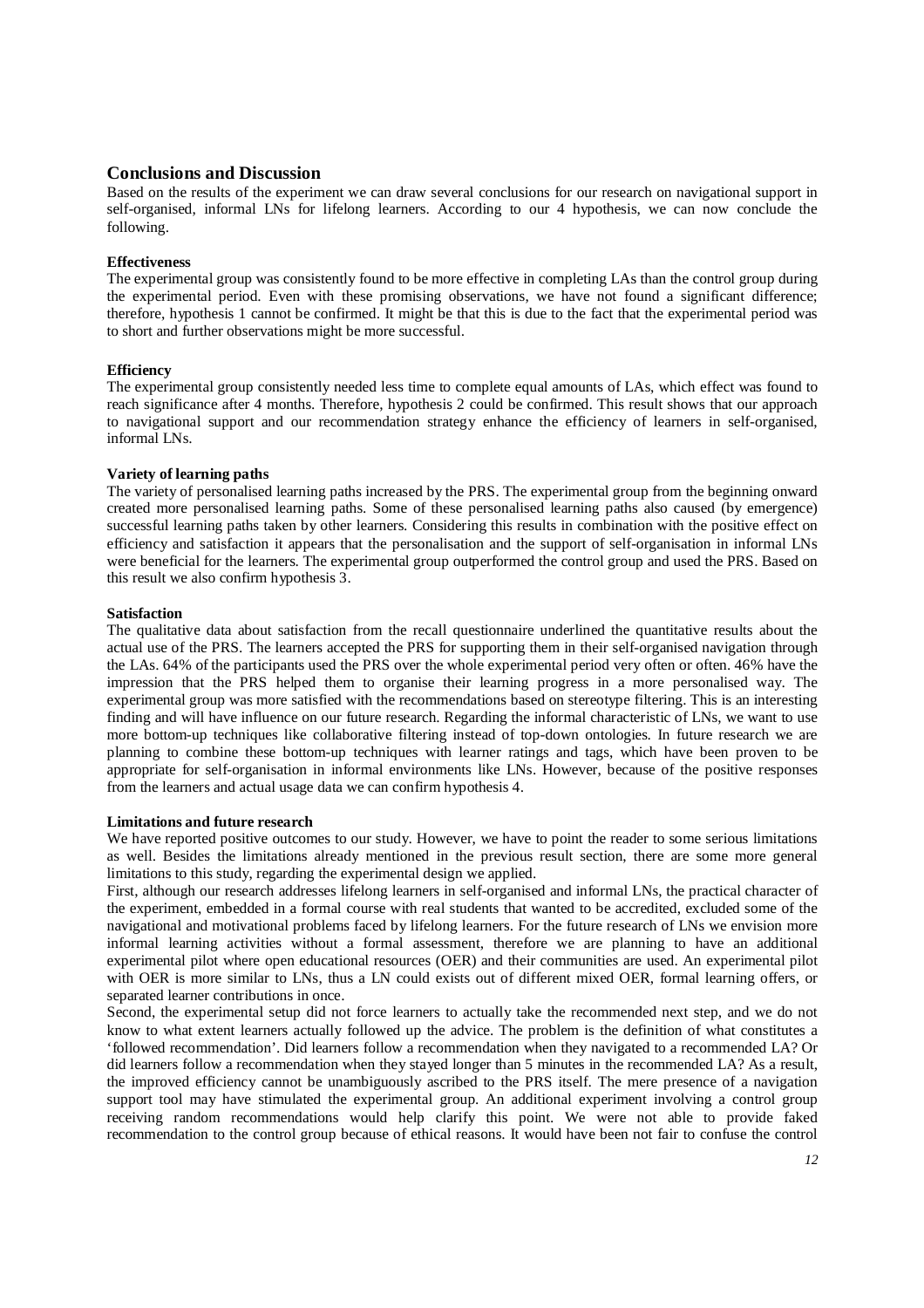group with random recommendations, because they also were real students that paid the same amount of money for the course.

Third, we have to mention one limitation for effect on efficiency. There is a difference between the measured 'elapsed time' that students took to complete a LA and the actual 'study time' they needed to successfully complete a LA. Elapsed time as measured through the Moodle environment is an assistant indicator for real study time.

Finally, we decide to show only the 'best next LA', based on our recommendation strategy to the learners. We did that for experimental reasons, otherwise the analysis would have been even more complex. Alternatively, we could have given both groups the same user interface with all the LAs listed, the only difference being that in the experimental group the LAs are reordered according to the recommender system's priorities while the control group gets a standardised ordering. This would have provided a more similar environment for both groups, but also might force the learners to select always the first LA on the list. Nevertheless, in real life a list or a sequence with suitable recommendations on different characteristics might be more valuable for the learners than a single recommendation.

Further research is needed to address these limitations and to reveal whether alternative recommendations would have a greater impact on effectiveness, efficiency, variety, and satisfaction for lifelong learners in self-organised LNs. Additional information given to the recommendation of a LA could be success rates, required competence levels, average amount of study time, subjective ratings, or tagging information given by other learners.

Currently we are running a series of simulations in Netlogo where we test the impact of different other recommendation techniques and their combination in recommendation strategies for different sizes of LNs. Despite the limitations of the presented study, we believe it (at least partially) proofs that the use of navigation support based on a personalised recommendation strategy offers a promising way to advise learners on their self-organisation in LNs.

## **Acknowledgement**

Authors' efforts were (partly) funded by the European Commission in TENCompetence (IST-2004-02787) (http://www.tencompetence.org).

#### **References**

Adomavicius, G., Sankaranarayanan, R., Sen, S., & Tuzhilin, A. (2005). Incorporating contextual information in recommender systems using a multidimensional approach. ACM Transactions on Information Systems (TOIS), 23(1), 103-145.

Darken, R. P., & Sibert, J. L. (1993). A toolset for navigation in virtual environments. Proceedings of the 6th annual ACM symposium on User interface software and technology, 157-165.

Dougiamas, T. (2007). Moodle. Retrieved 12 June 2007, from http://moodle.org/

Drachsler, H., Hummel, H., & Koper, R. (2008). Personal recommender systems for learners in lifelong learning: requirements, techniques and model. International Journal of Learning Technology 3(4), 404 - 423.

Gross, J. L., & Yellen, J. (2006). Graph Theory and Its Applications: Chapman & Hall/CRC.

Herlocker, J. L., Konstan, J. A., & Riedl, J. (2000). Explaining collaborative filtering recommendations. Proceedings of the 2000 ACM conference on Computer supported cooperative work, 241-250.

Huang, Z., Zeng, D., & Chen, H. (2007). A Comparison of Collaborative-Filtering Recommendation Algorithms for E-commerce. IEEE Intelligent Systems, vol. 22, no. 5, pp. 68-78

Hummel, H. G. K., Van den Berg, B., Berlanga, A. J., Drachsler, H., Janssen, J., Nadolski, R. J., & Koper, E. J. R. (2007). Combining Social- and Information-based Approaches for Personalised Recommendation on Sequencing Learning Activities. International Journal of Learning Technology.

Koper, R., & Tattersall, C. (2004). New directions for lifelong learning using network technologies. British Journal of Educational Technology, 35(6), 689-700.

Linden, G., Smith, B., & York, J. (2003). Amazon.com recommendations: Item-to-item collaborative filtering. IEEE Internet Computing, 7, 76-80.